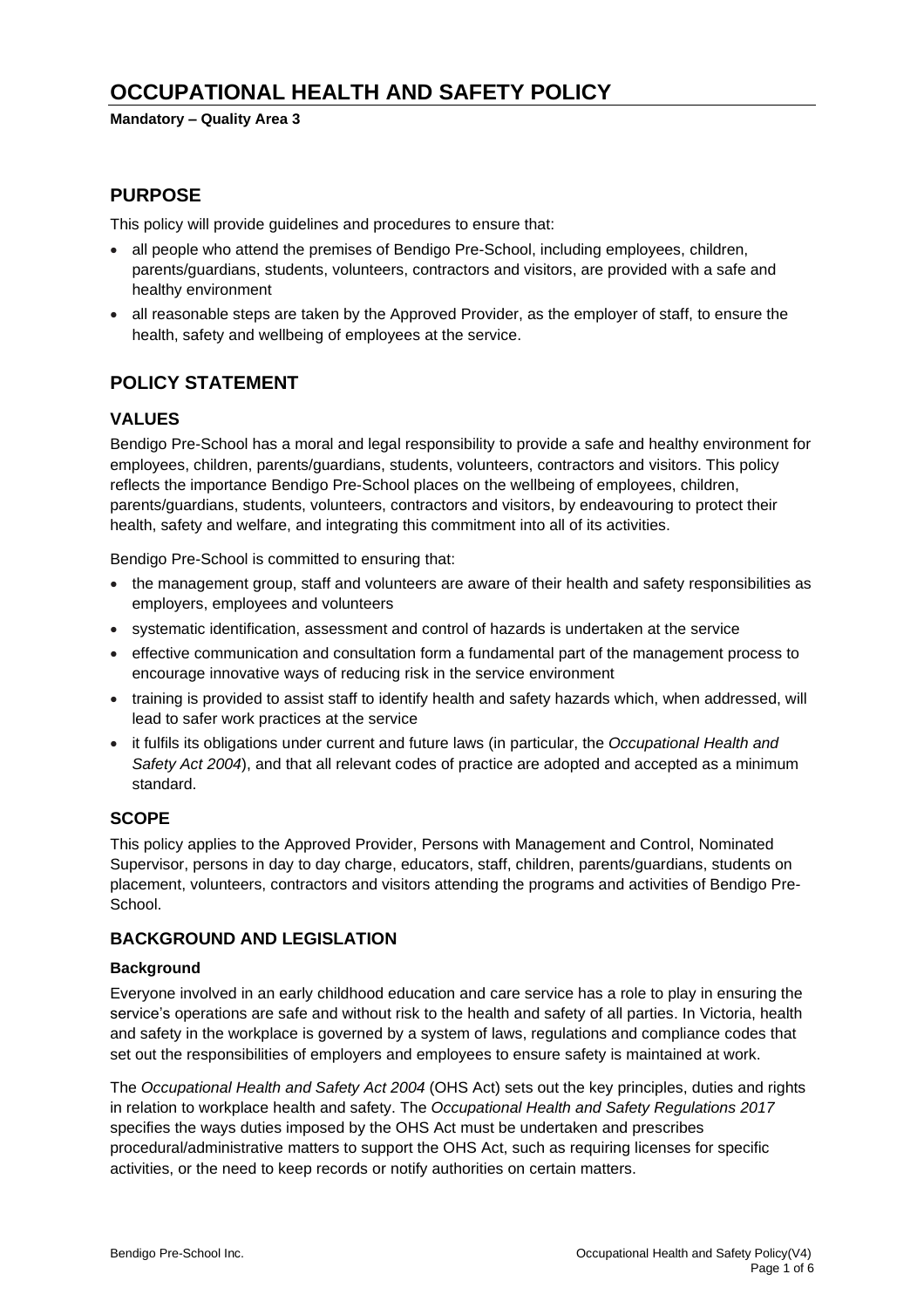The legal duties of an **employer** under the OHS Act are:

- to provide and maintain a workplace that is safe and without risk to the health of employees. This responsibility extends to contractors for routine tasks over which the employer has management. For contractors completing non-routine tasks, the employer must ensure that the service's daily operations and layout do not pose unreasonable risks
- to ensure other individuals, such as families and visitors, are not exposed to health and safety risks arising from the organisation's activities
- to consult with employees about OHS matters that will, or will likely, affect employees directly, including identifying hazards and assessing risks, and making decisions about risk control measures.

The OHS Act places the responsibility on **employees** for:

- taking care of their own safety and the safety of others who may be affected by their actions
- co-operating with reasonable OHS actions taken by the employer, including following guidelines, attending OHS-related training, reporting incidents, co-operating with OHS investigations, encouraging good OHS practice with fellow employees and others at the service, and assisting the employer with conducting OHS inspections during operating hours
- not interfering with safety equipment provided at the service, such as fire extinguishers.

#### **Legislation and standards**

Relevant legislation and standards include but are not limited to:

- *Accident Compensation Act 1985* (Vic)
- *AS/NZS 4804:2001 and 4801:2001 Occupational health and safety systems*
- *Education and Care Services National Law Act 2010*
- *Education and Care Services National Regulations 2011*
- *National Quality Standard*, Quality Area 2: Children's Health and Safety
- *National Quality Standard*, Quality Area 3: Physical Environment
- *National Quality Standard*, Quality Area 7: Governance and Leadership
- *Occupational Health and Safety Act 2004*
- *Occupational Health and Safety Regulations 2017*

The most current amendments to listed legislation can be found at:

- Victorian Legislation Victorian Law Today: <http://www.legislation.vic.gov.au/>
- Commonwealth Legislation ComLaw: <http://www.comlaw.gov.au/>

#### **DEFINITIONS**

The terms defined in this section relate specifically to this policy. For commonly used terms e.g. Approved Provider, Nominated Supervisor, Regulatory Authority etc. refer to the *General Definitions* section of this manual.

**Duty of care:** A common law concept that refers to the responsibilities of organisations to provide people with an adequate level of protection against harm and all reasonable foreseeable risk of injury. In the context of this policy, duty of care refers to the responsibility of education and care services to provide children, staff, students, volunteers, contractors and anyone visiting the service with an adequate level of care and protection against reasonable foreseeable harm and injury.

**Hazard:** An element with the potential to cause death, injury, illness or disease.

**Hazard identification:** A process that involves identifying all foreseeable hazards in the workplace and understanding the possible harm that each hazard may cause.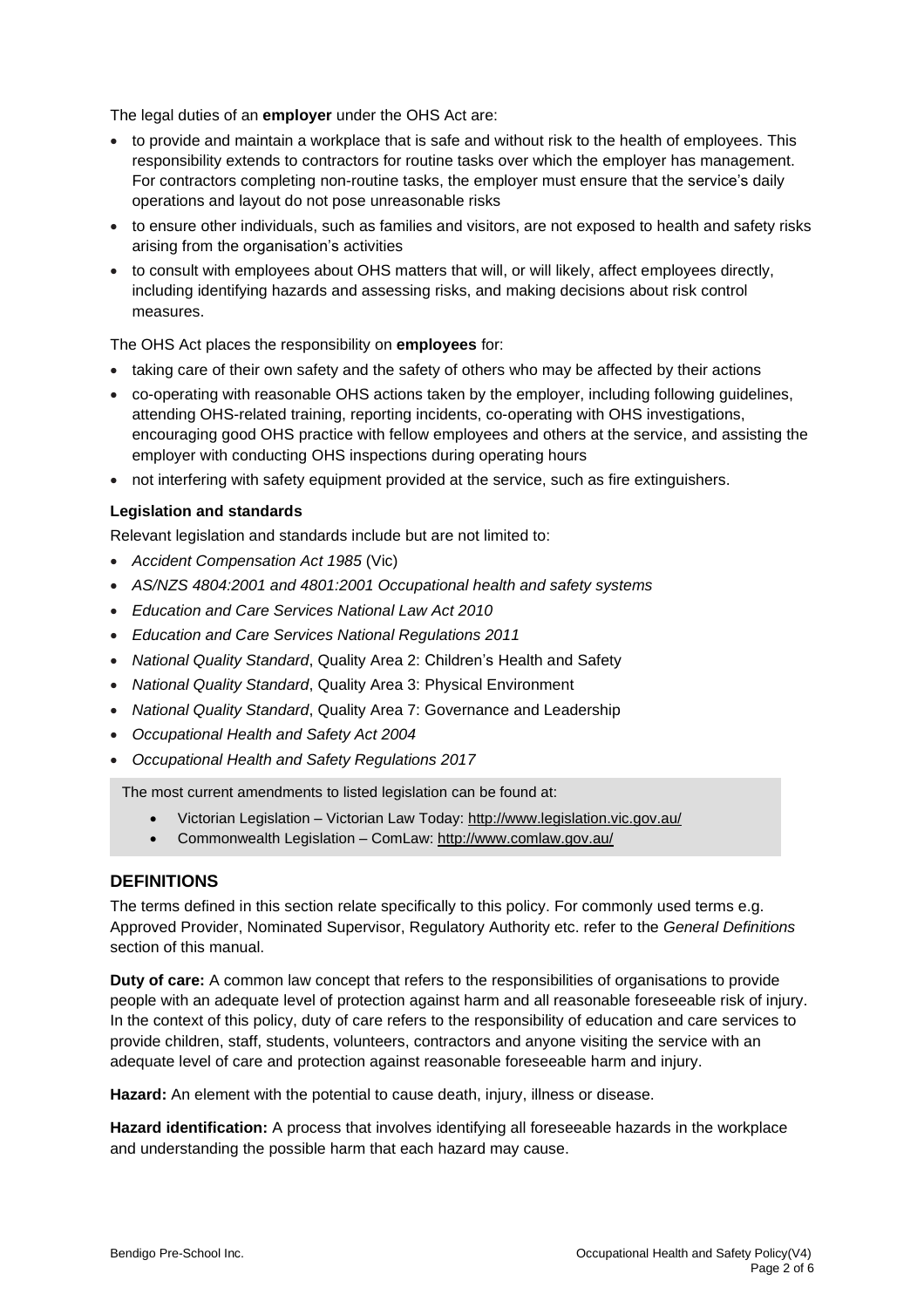**Hazard management:** A structured process of hazard identification, risk assessment and control, aimed at providing safe and healthy conditions for employees, contractors and visitors while on the premises of [Service Name] or while engaged in activities endorsed by [Service Name].

**Harm:** Includes death, or injury, illness (physical or psychological) or disease that may be suffered by a person as a consequence of exposure to a hazard.

**Material safety data sheet:** Provides employees and emergency personnel with safety procedures for working with toxic or dangerous materials. The data sheet includes all relevant information about the material such as physical properties (e.g. melting/boiling point, toxicity and reactivity), health effects, first aid requirements and safe handling procedures (e.g. personal protective equipment, safe storage/disposal and management of spills).

**OHS committee:** A committee that facilitates co-operation between an employer and employees in instigating, developing and carrying out measures designed to ensure the health and safety of employees in the workplace.

**Risk:** The chance (likelihood) that a hazard will cause harm to individuals.

**Risk assessment:** A process for developing knowledge/understanding about hazards and risks so that sound decisions can be made about the control of hazards. Risk assessments assist in determining:

- what levels of harm can occur
- how harm can occur
- the likelihood that harm will occur.

**Risk control:** A measure, work process or system that eliminates an OHS hazard or risk, or if this is not possible, reduces the risk so far as is reasonably practicable.

### **SOURCES AND RELATED POLICIES**

#### **Sources**

- *Early Childhood Management Manual*, ELAA
- OHS in Early Childhood Services (ELAA): [www.ohsinecservices.org.au](http://www.ohsinecservices.org.au/)
- WorkSafe Victoria: [www.worksafe.vic.gov.au](http://www.worksafe.vic.gov.au/)

#### **Service policies**

- *Child Safe Environment Policy*
- *Code of Conduct Policy*
- *Emergency and Evacuation Policy*
- *Incident, Injury, Trauma and Illness Policy*
- *Participation of Volunteers and Students Policy*
- *Privacy and Confidentiality Policy*
- *Road Safety and Safe Transport Policy*
- *Staffing Policy*

# **PROCEDURES**

#### **The Approved Provider and Persons with Management and Control is responsible for:**

- providing and maintaining a work environment that is safe and without risks to health (OHS Act: Section 21). This includes ensuring that:
	- there are safe systems of work
	- all plant and equipment provided for use by staff, including machinery, appliances and tools etc., are safe and meet relevant safety standards
	- substances, and plant and equipment, are used, handled, and stored safely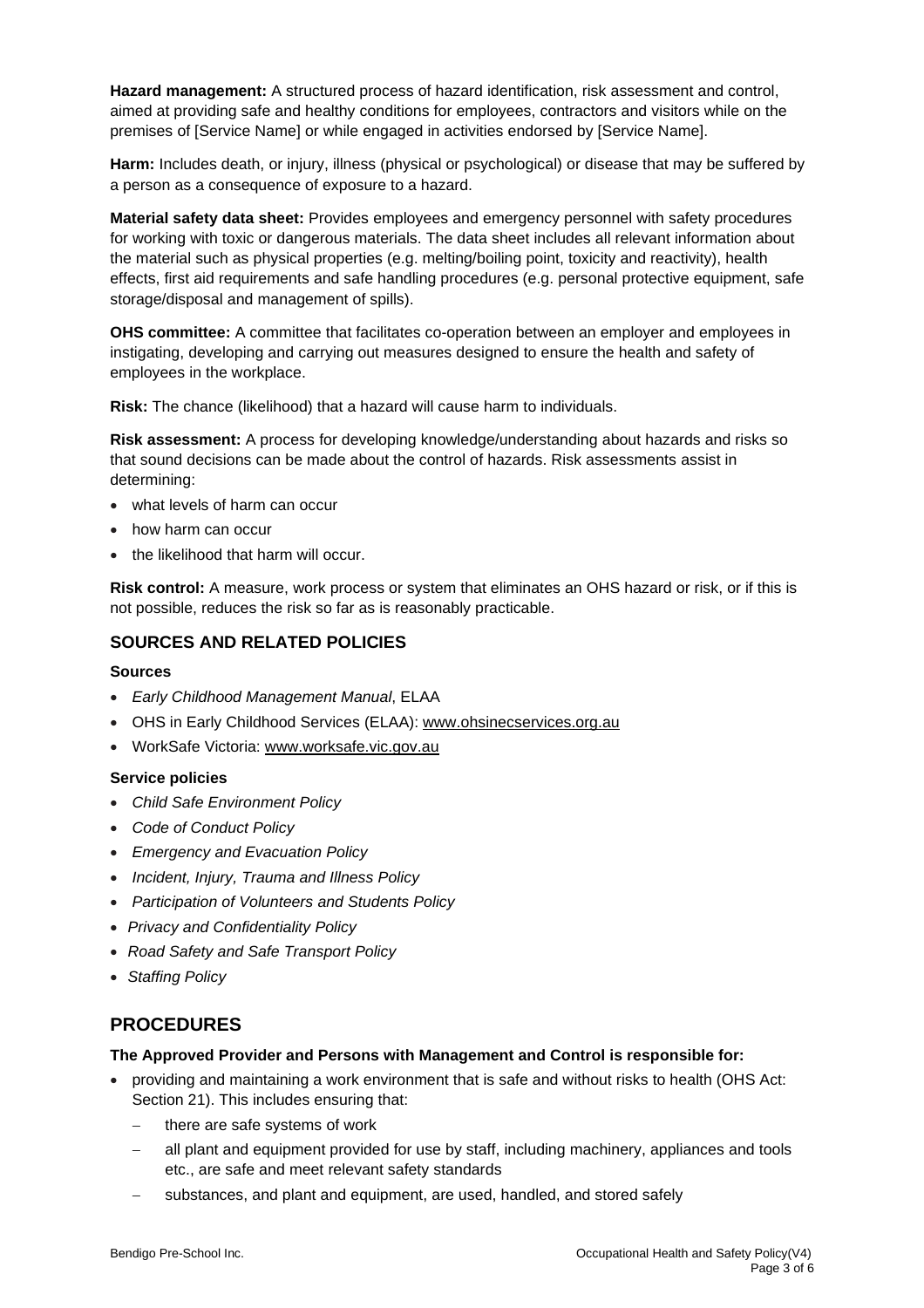- material safety data sheets are supplied for all chemicals kept and/or used at the service (refer to: [www.ohsinecservices.org.au](http://www.ohsinecservices.org.au/) )
- there are adequate welfare facilities e.g. first aid and dining facilities etc.
- there is appropriate information, instruction, training and supervision for employees
- (Note: *This duty of care is owed to all employees, children, parents/guardians, volunteers, students, contractors and any members of the public who are at the workplace at any time*)
- ensuring there is a systematic risk management approach (refer to: [www.ohsinecservices.org.au](http://www.ohsinecservices.org.au/) ) to the management of workplace hazards. This includes ensuring that:
	- hazards and risks to health and safety are identified, assessed and eliminated or, if it is not possible to remove the hazard/risk completely, effectively controlled
	- − measures employed to eliminate/control hazards and risks to health and safety are monitored and evaluated regularly
- ensuring regular safety audits of the following:
	- indoor and outdoor environments
	- all equipment, including emergency equipment
	- playgrounds and fixed equipment in outdoor environments
	- − cleaning services
	- − horticultural maintenance
		- − pest control
- monitoring the conditions of the workplace and the health of employees (OHS Act: Section 22)
- protecting other individuals from risks arising from the service's activities, including holding a fete or a working bee etc., or any activity that is ancillary to the operation of the service e.g. contractors cleaning the premises after hours (OHS Act: Section 23)
- providing adequate instruction to staff in safe working procedures, and informing them of known hazards to their health and wellbeing that are associated with the work that they perform at the service
- ensuring that all plant, equipment and furniture are maintained in a safe condition
- developing procedures to guide the safe use of harmful substances, such as chemicals, in the workplace
- ensuring that OHS accountability is included in all position descriptions
- allocating adequate resources to implement this policy
- displaying this policy in a prominent location at the service premises
- ensuring the physical environment at the service is safe, secure and free from hazards for children (refer to *Child Safe Environment Policy*)
- implementing/practising emergency and evacuation procedures (refer to *Emergency and Evacuation Policy*)
- implementing and reviewing this policy in consultation with the Nominated Supervisor, educators, staff, contractors and parents/guardians
- identifying and providing appropriate resources, induction and training to assist educators, staff, contractors, visitors, volunteers and students to implement this policy
- ensuring the Nominated Supervisor, educators, staff, contractors, volunteers and students are kept informed of any relevant changes in legislation and practices in relation to this policy
- consulting appropriately with employees on OHS matters including:
	- − identification of hazards
	- − making decisions on how to manage and control health and safety risks
	- − making decisions on health and safety procedures
	- − the need for establishing an OHS committee and determining membership of the committee
	- − proposed changes at the service that may impact on health and safety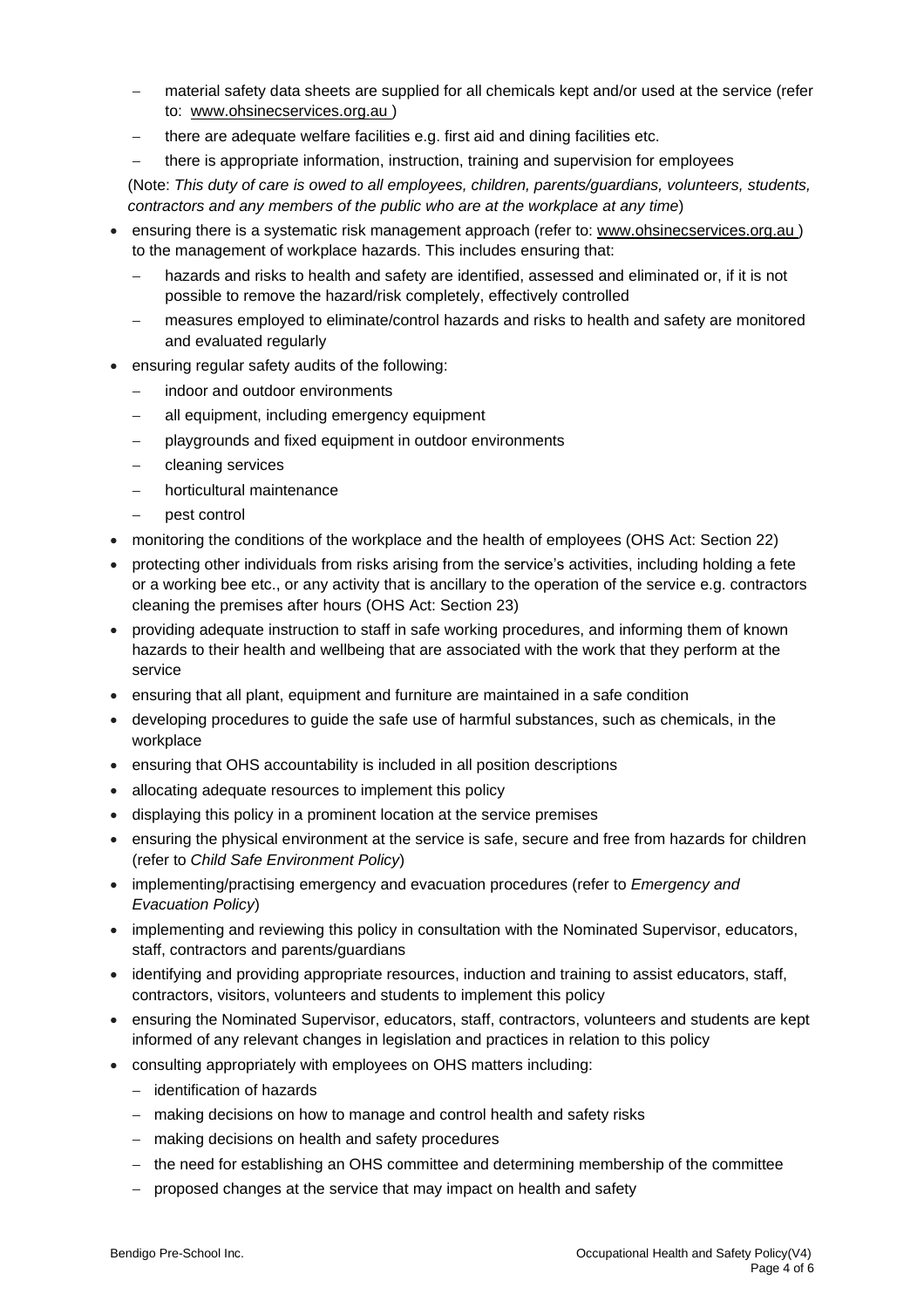- − establishing health and safety committees
- notifying WorkSafe Victoria about serious workplace incidents, and preserving the site of an incident (OHS Act: Sections 38–39)
- holding appropriate licenses, registrations and permits, where required by the OHS Act
- attempting to resolve OHS issues with employees or their representatives within a reasonable timeframe
- not discriminating against employees who are involved in health and safety negotiations
- allowing access to an authorised representative of a staff member who is acting within his/her powers under the OHS Act
- producing OHS documentation as required by inspectors and answering any questions that an inspector asks
- not obstructing, misleading or intimidating an inspector who is performing his/her duties.

The above list of procedures is not exhaustive. Services must develop specific procedures to be followed in managing hazards and issues identified. Such specific issues include chemical management, purchasing of equipment, hazard identification and risk assessment etc. For more information and guidance, refer to: [www.ohsinecservices.org.au](http://www.ohsinecservices.org.au/)

#### **The Nominated Supervisor and Person in Day to Day Charge is responsible for:**

- ensuring that all educators/staff are aware of this policy, and are supported to implement it at the service
- organising/facilitating regular safety audits of the following:
	- indoor and outdoor environments
	- all equipment, including emergency equipment
	- playgrounds and fixed equipment in outdoor environments
	- − cleaning services
	- − horticultural maintenance
	- − pest control
- ensuring that all cupboards/rooms are labelled accordingly, including those that contain chemicals and first aid kits, and that child-proof locks are installed on doors and cupboards where contents may be harmful
- ensuring the physical environment at the service is safe, secure and free from hazards for children (refer to *Child Safe Environment Policy*)
- ensuring that all equipment and materials used at the service meet relevant safety standards
- ensuring the service is up to date with current legislation on child restraints in vehicles if transporting children (refer to *Road Safety and Safe Transport Policy)*
- implementing and practising emergency and evacuation procedures (refer to *Emergency and Evacuation Policy*)
- implementing and reviewing this policy in consultation with the Approved Provider, educators, staff, contractors and parents/guardians
- identifying and providing appropriate resources and training to assist educators, staff, contractors, visitors, volunteers and students to implement this policy
- keeping up to date and complying with any relevant changes in legislation and practices in relation to this policy.

#### **Educators and other staff are responsible for:**

- taking care of their own safety and the safety of others who may be affected by their actions
- co-operating with reasonable OHS actions taken by the Approved Provider, including:
	- − following OHS rules and guidelines
	- − helping to ensure housekeeping is of the standard set out in service policies